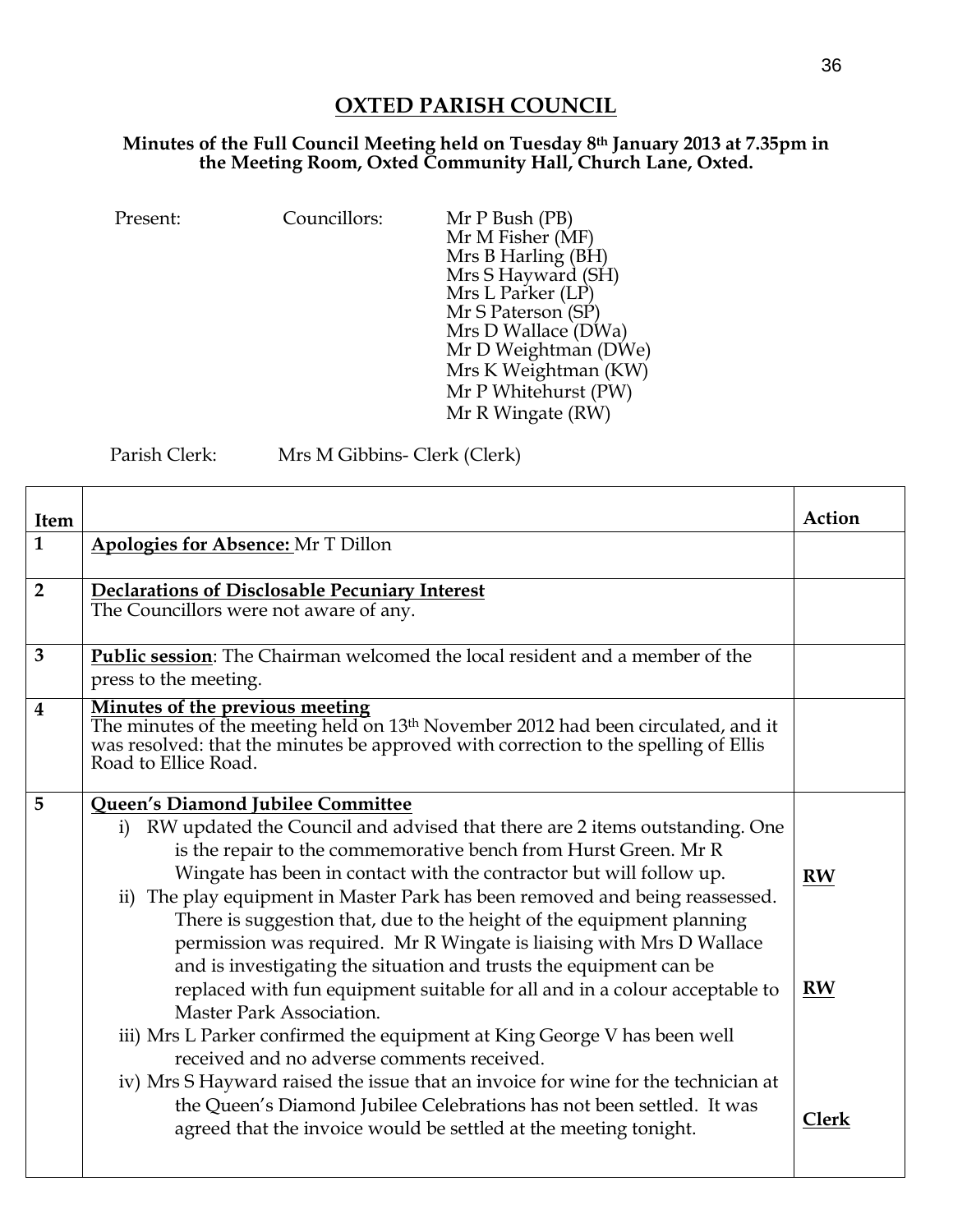| 6              | <b>Planning Committee:</b>                                                                                                                                         |              |  |  |
|----------------|--------------------------------------------------------------------------------------------------------------------------------------------------------------------|--------------|--|--|
|                | The minutes of the Planning Committee meetings held on 27/11/12 and 18/12/12 were<br>i)                                                                            |              |  |  |
|                | approved subject to the removal of the TDC decisions listed in the minutes dated                                                                                   |              |  |  |
|                | 27/11/12.                                                                                                                                                          |              |  |  |
|                | The minutes of the Planning Committee held on 27/11/2012 and 18/12/2012 were<br>ii)                                                                                |              |  |  |
|                | received by Full Council.                                                                                                                                          |              |  |  |
| $\overline{7}$ | <b>Finance &amp; General Purposes Committee:</b>                                                                                                                   |              |  |  |
|                | The notes of the Budget meeting held on 11/12/12 were approved.<br>$\mathbf{i}$                                                                                    | F&GP         |  |  |
|                | The notes of the Budget meeting held on 11/12/12 were received by Full<br>ii)                                                                                      | <b>Cttee</b> |  |  |
|                | Council.                                                                                                                                                           |              |  |  |
|                | In the absence of Mr T Dillon, Mr M Fisher explained the basis of the Budget<br>iii)                                                                               |              |  |  |
|                | for 2013/14. The Precept is currently £26,500 and an increase of 1.87% was                                                                                         |              |  |  |
|                | recommended raising the Precept to £27,000. Mr M Fisher explained that due                                                                                         |              |  |  |
|                | to the position with capping of benefits, the increase in council tax to                                                                                           |              |  |  |
|                | residents may be more than 2%. Administration costs have been high due to                                                                                          |              |  |  |
|                | the double handover from one Clerk to a Locum Clerk and to a new Clerk,                                                                                            |              |  |  |
|                | these costs will be lower in the year 2013/14. A new laptop is required by the                                                                                     |              |  |  |
|                | Clerk and an expenditure of £1000 in the current year was recommended.                                                                                             |              |  |  |
|                | Burial Ground budget was increased in line with anticipated maintenance                                                                                            |              |  |  |
|                | expenditure.                                                                                                                                                       |              |  |  |
|                | A figure of £5,000 was recommended for a special project such as youth                                                                                             |              |  |  |
|                | work or the burial ground.                                                                                                                                         |              |  |  |
|                | Mr P Bush raised a question regarding the budgeted loss but this was                                                                                               |              |  |  |
|                | explained by Mr M Fisher in relation to the bank account balances which are                                                                                        |              |  |  |
|                | not included in the budget figures.                                                                                                                                |              |  |  |
|                | Mr M Fisher proposed the 2013/14 budget. Seconded by Mr D Weightman.                                                                                               |              |  |  |
|                | Full Council approved the 2013/14 budget.                                                                                                                          |              |  |  |
|                |                                                                                                                                                                    |              |  |  |
|                | Mrs L Parker proposed the purchase of a new laptop for the Clerk, seconded                                                                                         |              |  |  |
|                | by Mr M Fisher. It was agreed a hardware figure of £1000 and software of                                                                                           | <b>Clerk</b> |  |  |
|                | £500.                                                                                                                                                              |              |  |  |
|                | A new bank mandate was presented and will be completed by new<br>iv)                                                                                               |              |  |  |
|                | signatories at the end of the meeting. Clerk confirmed that Councillors are                                                                                        |              |  |  |
|                | not required to present ID at the bank.                                                                                                                            | <b>Clerk</b> |  |  |
|                |                                                                                                                                                                    |              |  |  |
| 8              | <b>Burial Ground Committee:</b><br>The minutes of the Burial Ground Committee held on 04/12/2012 were                                                              |              |  |  |
|                | $\mathbf{i}$<br>approved.                                                                                                                                          |              |  |  |
|                | ii) The minutes of the Burial Ground Committee held on $04/12/12$ were                                                                                             |              |  |  |
|                | received by Full Council.                                                                                                                                          |              |  |  |
|                | iii) Mr D Weightman confirmed that the Clerk had succeeded in getting Biffa to                                                                                     |              |  |  |
|                | remove the refuse from the Burial ground but that the way forward is not<br><b>Clerk</b><br>yet known; access to the Burial Ground has changed since Biffa took on |              |  |  |
|                | the contract in 2003. Clerk is currently in communication with Biffa and                                                                                           |              |  |  |
|                | Paul Barton at TDC. Court Farm Lane has been resurfaced but the yellow                                                                                             | <u>Clerk</u> |  |  |
|                | lines are not completed. Clerk to contact Surrey Highways to ascertain                                                                                             |              |  |  |
|                | the date the lines are being painted.<br>It was also highlighted by Mrs K Weightman that fly tipping is being                                                      |              |  |  |
|                | done in the bins and concern was expressed about what is being dumped.                                                                                             |              |  |  |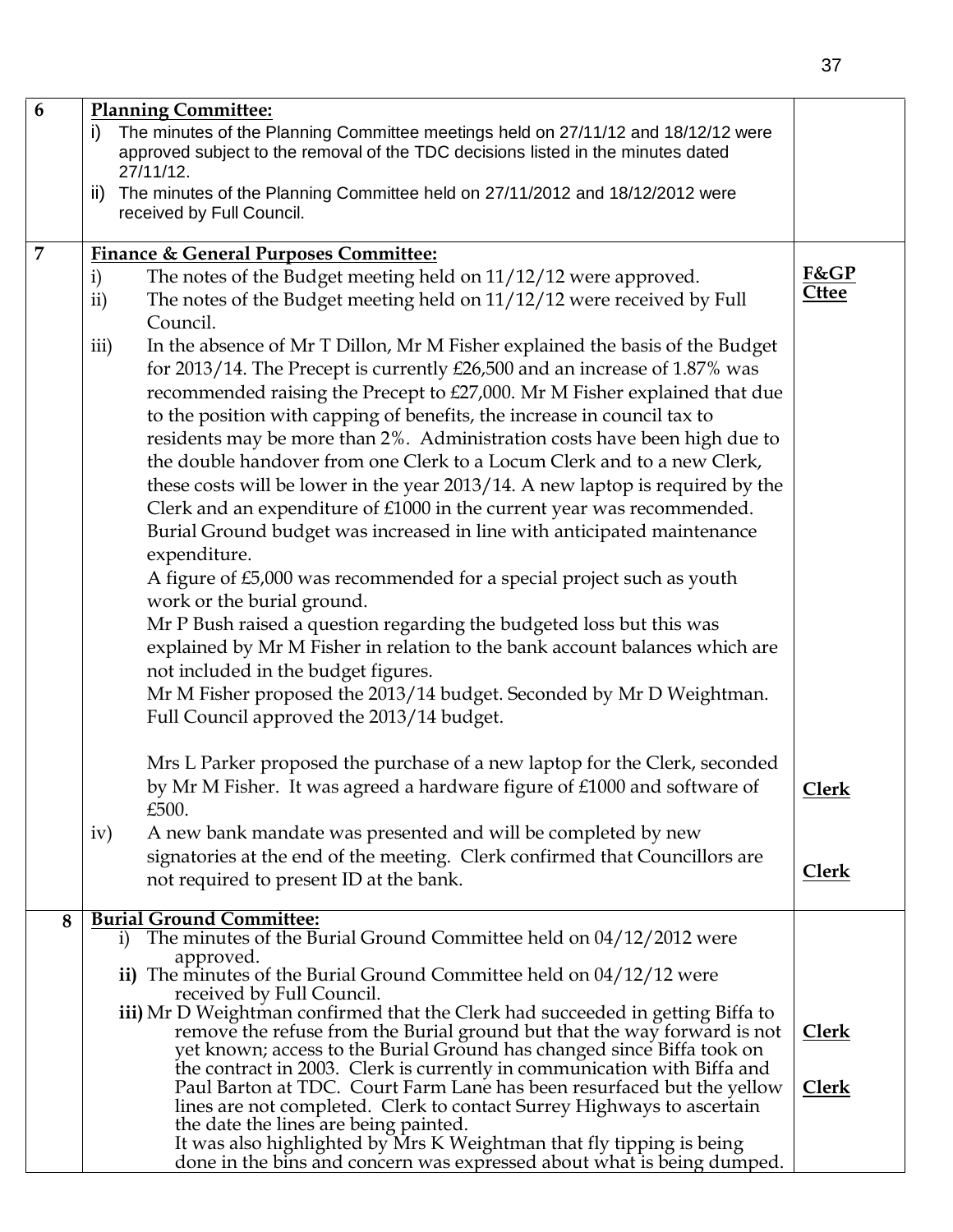|    | Mr D Weightman made a point that one option may be to remove the bin<br>and request that visitors to the Burial Ground take their refuse away with<br>them but it goes against the wish of the Parish Council.                                                                                                                                                                                                                                                                                                                                                                                                                                                                                                                                                                                                                                                                                                                                                                                                                                                                                                                                                                                                                                                                                                                                                                                                                                                                                                                                                                                                         |                              |
|----|------------------------------------------------------------------------------------------------------------------------------------------------------------------------------------------------------------------------------------------------------------------------------------------------------------------------------------------------------------------------------------------------------------------------------------------------------------------------------------------------------------------------------------------------------------------------------------------------------------------------------------------------------------------------------------------------------------------------------------------------------------------------------------------------------------------------------------------------------------------------------------------------------------------------------------------------------------------------------------------------------------------------------------------------------------------------------------------------------------------------------------------------------------------------------------------------------------------------------------------------------------------------------------------------------------------------------------------------------------------------------------------------------------------------------------------------------------------------------------------------------------------------------------------------------------------------------------------------------------------------|------------------------------|
| 9  | <b>Staffing Committee:</b><br>The next Staffing Committee meeting is scheduled for 4 <sup>th</sup> March at 0845 in the<br>$\mathbf{i}$<br>Jack Farrell room at TDC. Mr M Fisher is concerned regarding the number of<br>hours that the Clerk is currently doing. It was agreed the Clerk should submit a<br>schedule of her hours to the Chairman at the next Staffing Committee meeting.                                                                                                                                                                                                                                                                                                                                                                                                                                                                                                                                                                                                                                                                                                                                                                                                                                                                                                                                                                                                                                                                                                                                                                                                                             | Clerk                        |
| 10 | Chairman's announcements:<br>Mrs L Parker thanked all those who attended the pre Christmas drinks at her<br>$\mathbf{i}$<br>house. All who attended had enjoyed the event and thanked the Chairman for<br>her hospitality.                                                                                                                                                                                                                                                                                                                                                                                                                                                                                                                                                                                                                                                                                                                                                                                                                                                                                                                                                                                                                                                                                                                                                                                                                                                                                                                                                                                             |                              |
| 11 | Clerk's report: on actions taken since the last meeting.<br>Communicated with TDC regarding the siting of the sign at Ellice Road<br>carpark. Clerk to confirm to Mrs L Parker who she has communicated with.<br>Communicated Robert Wingates details to the workman replacing the bench<br>$\bullet$<br>in Hurst Green<br>Communicated the positive comments regarding the burial ground to<br>$\bullet$<br>ProGround<br>Clerk contacted Royal British Legion regarding the cleaning of the Oxted<br>memorial. They are happy for our contractor to clean it. Quote received and<br>available to meeting. This to be tabled at the next Burial Ground Committee<br>meeting.<br>Communicated with SCC regarding the zebra crossing on Station Approach.<br>$\bullet$<br>Mr M Fisher provided some background information to the Councillors<br>regarding the costs, the safety audit and the decision made by the highway<br>engineers based on the safety audit. Mrs L Parker questioned whether<br>resurfacing was included in the same budget of £150k for crossings etc. Mr<br>M Fisher confirmed that resurfacing was a separate budget.<br>Responded to numerous letters and emails received.<br>Regular visits to the burial ground to monitor the upkeep<br>Frequent communications with Biffa to get the refuse cleared away. -<br>ongoing<br>Booked attendance at the Cemetery Legal Compliance course.<br>Applied for membership of Institute of Cemetery and Crematorium<br>Management<br>Circulated tender application documents to 6 organisations for the<br>maintenance contract of the burial ground. | <b>Clerk</b><br><b>Clerk</b> |
|    | Attended the Surrey Rural Partnership conference in Dorking<br>Dealt with burial ground issues and internments.<br>Maintained the financial records                                                                                                                                                                                                                                                                                                                                                                                                                                                                                                                                                                                                                                                                                                                                                                                                                                                                                                                                                                                                                                                                                                                                                                                                                                                                                                                                                                                                                                                                    |                              |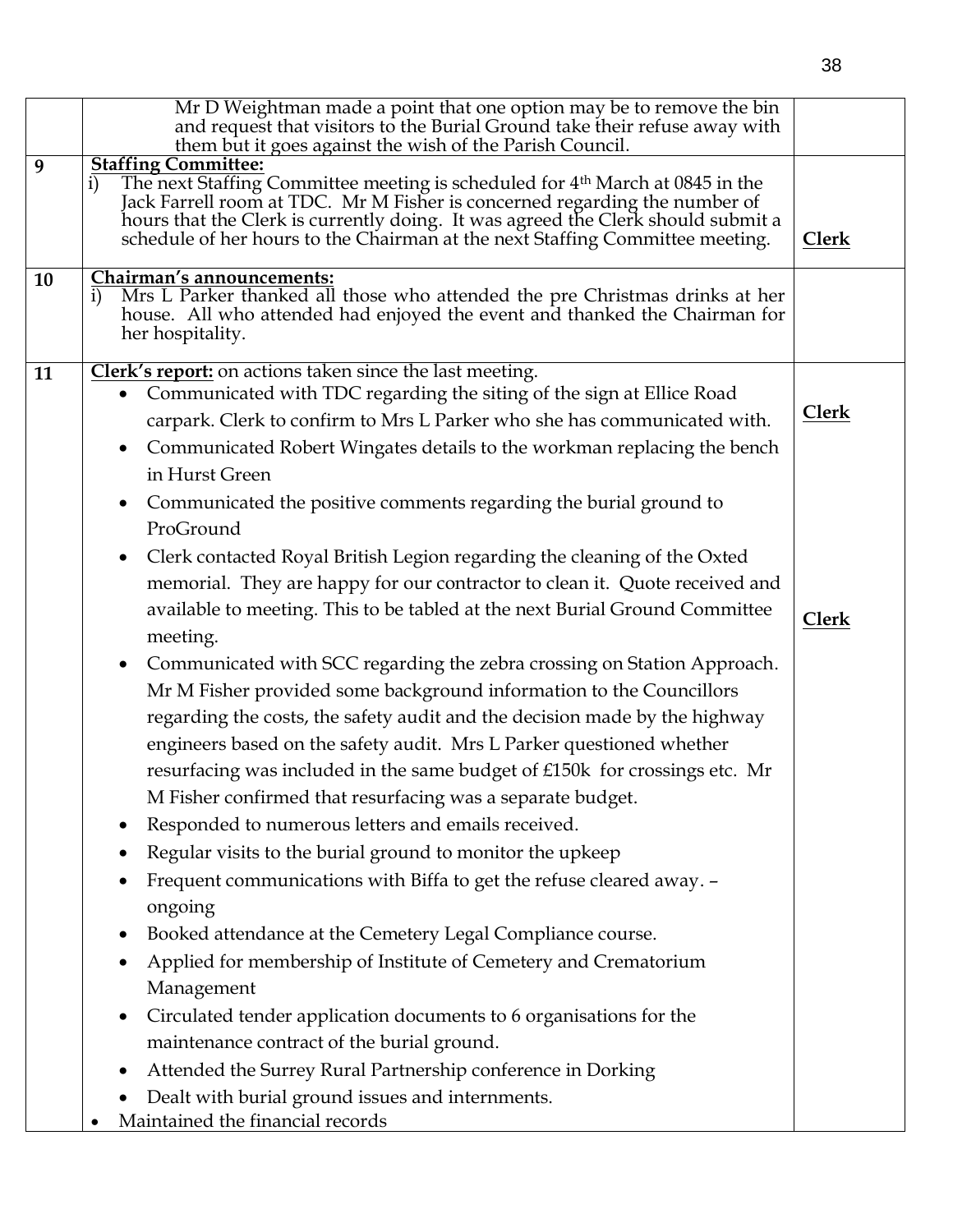| 12 | Correspondence:<br><b>FOR INFORMATION</b><br>Hurst Green News – December 2012 and January 2013 copies passed round at<br>the meeting.                                                                                                                                                                                                                                                                                                                                                                                                                                                                                                                                                          |                                 |
|----|------------------------------------------------------------------------------------------------------------------------------------------------------------------------------------------------------------------------------------------------------------------------------------------------------------------------------------------------------------------------------------------------------------------------------------------------------------------------------------------------------------------------------------------------------------------------------------------------------------------------------------------------------------------------------------------------|---------------------------------|
|    | Draft Surrey Local Flood Risk Management Strategy for comment - Received<br>after deadline<br>Churches together in Oxted and District - Annual Report 2011/12<br>Surrey County Playing Fields Association Annual Report & Accounts 2011/12                                                                                                                                                                                                                                                                                                                                                                                                                                                     |                                 |
|    | <b>FOR ACTION</b><br>Sussex Community Rail Partnership meeting - responses to questions raised at meeting. Copy circulated at meeting. Mrs L Parker thanked the resident for<br>attending the meeting and circulating the subsequent information.<br>Precept letter from TDC                                                                                                                                                                                                                                                                                                                                                                                                                   | <u>Clerk</u><br><b>Clerk</b>    |
| 13 | <b>Annual Parish Assembly</b><br>The Annual Parish Assembly to be held in the South of the Parish this year. It was<br>agreed the Clerk will book Hurst Green Community Centre for Monday 29th April<br>from 6pm for setup and commencement at 8pm until 10pm. Mrs L Parker will<br>provide details to the Clerk of a speaker for the evening.                                                                                                                                                                                                                                                                                                                                                 | <b>Clerk</b><br>$\overline{LP}$ |
| 14 | Finance<br>i) The Cheque List, as listed in Appendix 2, was approved for payment. The list<br>was circulated at the meeting as none of the Councillors had received the email.                                                                                                                                                                                                                                                                                                                                                                                                                                                                                                                 | <b>Clerk</b>                    |
| 16 | Parking & Traffic Matters / SCC Highways Matters<br>Mrs B Harling raised the issue of grit bins. A local family are willing to look after<br>the grit bin but the cost of purchase is prohibitive. The pathway/right of way<br>between Holland Road & Mill Lane is dangerous and requires a grit bin.<br>Clerk to contact Nick Skellit regarding the supply and filling of a grit bin for this<br>area. The grit bin outside Moorhouse School has now disappeared and this is<br>another one which needs replacing.<br>It was agreed that Mrs S Hayward include that the Parish Council is not responsible<br>for grit bins on the roads and pavements as this is the responsibility of Surrey | <b>Clerk</b><br>SH              |
| 17 | Highways.<br>Matters for inclusion on future agenda                                                                                                                                                                                                                                                                                                                                                                                                                                                                                                                                                                                                                                            |                                 |
|    | Youth considerations - improvements to skateboard facilities in Hurst Green<br>$\bf{1)}$<br>ii) Training of youth<br>iii) Youth Leader to be invited to Annual Parish Assembly.<br>iv) 2013 project on next agenda                                                                                                                                                                                                                                                                                                                                                                                                                                                                             | <b>Clerk</b>                    |
|    | There being no further business to discuss, the Chairman thanked everyone for attending<br>and closed the meeting at 9.00 pm.                                                                                                                                                                                                                                                                                                                                                                                                                                                                                                                                                                  |                                 |